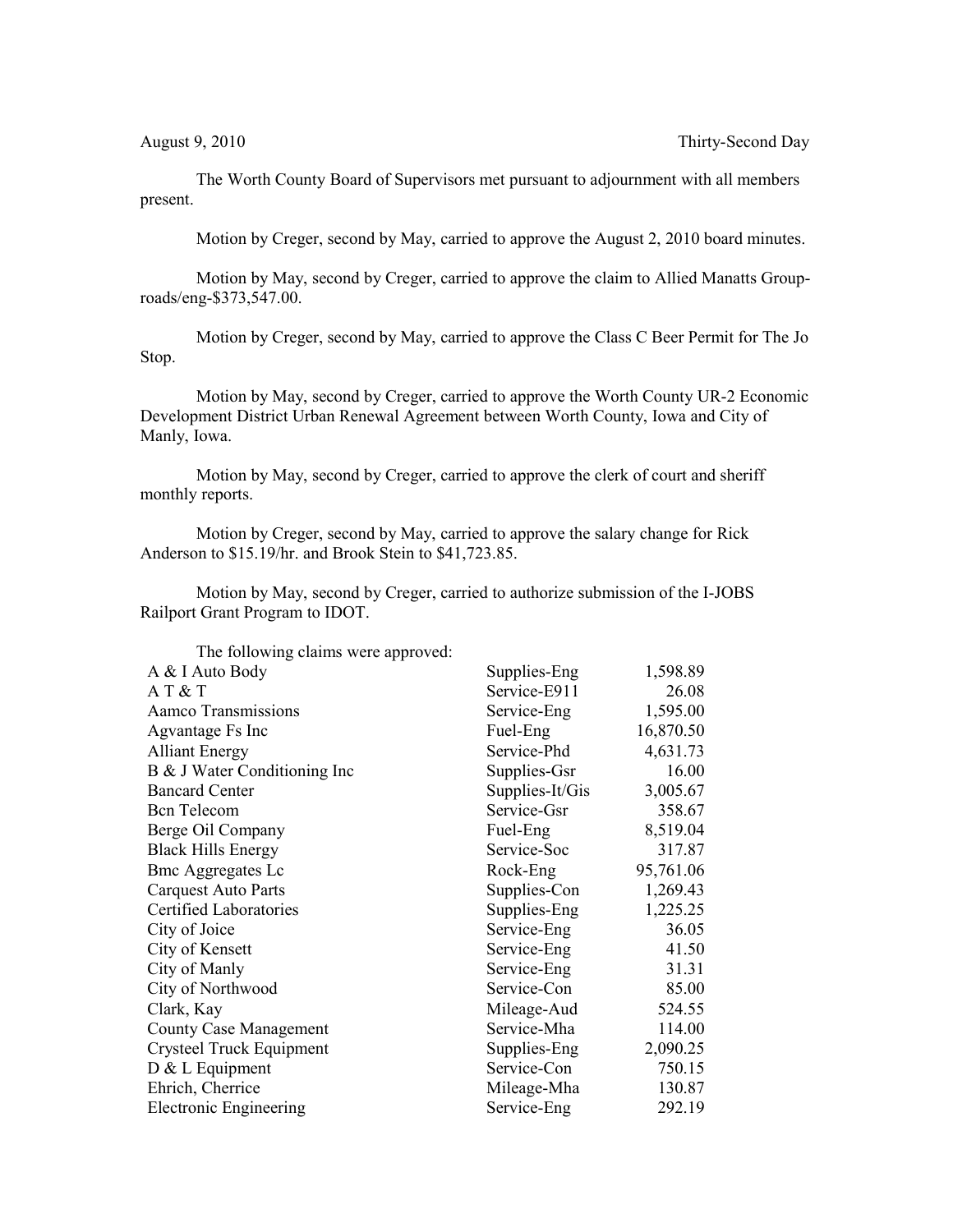| <b>Electronic Specialties</b>       | Service-Eng    | 110.00      |
|-------------------------------------|----------------|-------------|
| Falkstone Llc                       | Supplies-Con   | 5,045.33    |
| <b>Fallgatter's Market</b>          | Supplies-Phd   | 895.43      |
| Fisher, Jane                        | @Mileage-Mha   | 111.32      |
| Greve Law Office                    | Copies-Att     | 135.50      |
| Hagen, Gordon                       | Well Plug-San  | 400.00      |
| Haugen, David                       | Mileage-Sup    | 87.40       |
| Hawkeye Foodservice Dist            | Supplies-Shf   | 224.57      |
| Hendrikson, Joy                     | Exp-Wec        | 168.06      |
| Horan, Teri Lee                     | $Exp-Shf$      | 560.47      |
| Huber Supply Co                     | Supplies-Eng   | 64.80       |
| Ideacom/Cma                         | Service-Shf    | 756.55      |
| Imwca                               | Premium-Ins    | 9,014.00    |
| <b>Interstate Motor Trucks</b>      | Supplies-Eng   | 781.20      |
| Jensen, Bobbie                      | Mileage-Mha    | 81.42       |
| Johnson, Hal                        | Service-Phd    | 506.55      |
| Kathleen's Care Inc                 | Service-Mha    | 744.00      |
| L R Falk Const Co                   | Rock-Eng       | 53, 345. 13 |
| Law Enforcement Systems Inc         | Supplies-Shf   | 169.30      |
| <b>Lawson Products Inc</b>          | Supplies-Con   | 211.80      |
| Low's Standard                      | Fuel-Asr       | 22.00       |
| Mail Services Llc                   | Service-Trs    | 248.56      |
| Manly Junction Signal               | Service-Plz    | 842.31      |
| Marshall & Swift Inc                | Service-Gsr    |             |
|                                     |                | 192.99      |
| Martin Marietta Aggregates          | Supplies-Con   | 9,785.01    |
| <b>Mason City Business Systems</b>  | Supplies-Phd   | 940.00      |
| Mason City Tire Service             | Supplies-Eng   | 602.56      |
| May, Dennis                         | Mileage-Sup    | 43.24       |
| Mediacom                            | Service-Phd    | 159.90      |
| Menards                             | Supplies-Eng   | 64.05       |
| Mental Health Center Of             | Service-Mha    | 3,226.24    |
| Merck & Co Inc                      | Supplies-Phd   | 232.04      |
| Midwest Technology Services         | Service-Dap    | 537.50      |
| Mireles, Sandra                     | Mileage-Mha    | 316.94      |
| Mitchell Co Care Facility           | Service-Mha    | 2,002.60    |
| Niebur, Ellen                       | Mileage-Mha    | 96.14       |
| North Country Equipment             | Postage-It/Gis | 25.39       |
| Northwood Ag Products               | Supplies-Con   | 152.50      |
| Northwood Anchor                    | Service-Plz    | 157.11      |
| Northwood Sanitation                | Service-Phd    | 245.00      |
| Northwoods State Bank               | @Service-Trs   | 45.75       |
| <b>Olsons Trading Post Inc</b>      | Supplies-Con   | 106.70      |
| Parmley, Jerry                      | Mileage-Vaf    | 22.08       |
| Peterson Excavating & Drainage      | Service-Eng    | 5,160.00    |
| Printing Services Inc               | Supplies-Aud   | 343.99      |
| Pritchard's of Northwood Inc        | Service-Hha    | 26.95       |
| <b>Quality Assured Services Inc</b> | Supplies-Phd   | 609.81      |
| Qwest                               | Service-Eng    | 42.51       |
| <b>Ram Systems</b>                  | Service-Phd    | 480.00      |
| Randall Ready Mix Llc               | Supplies-Eng   | 6,990.23    |